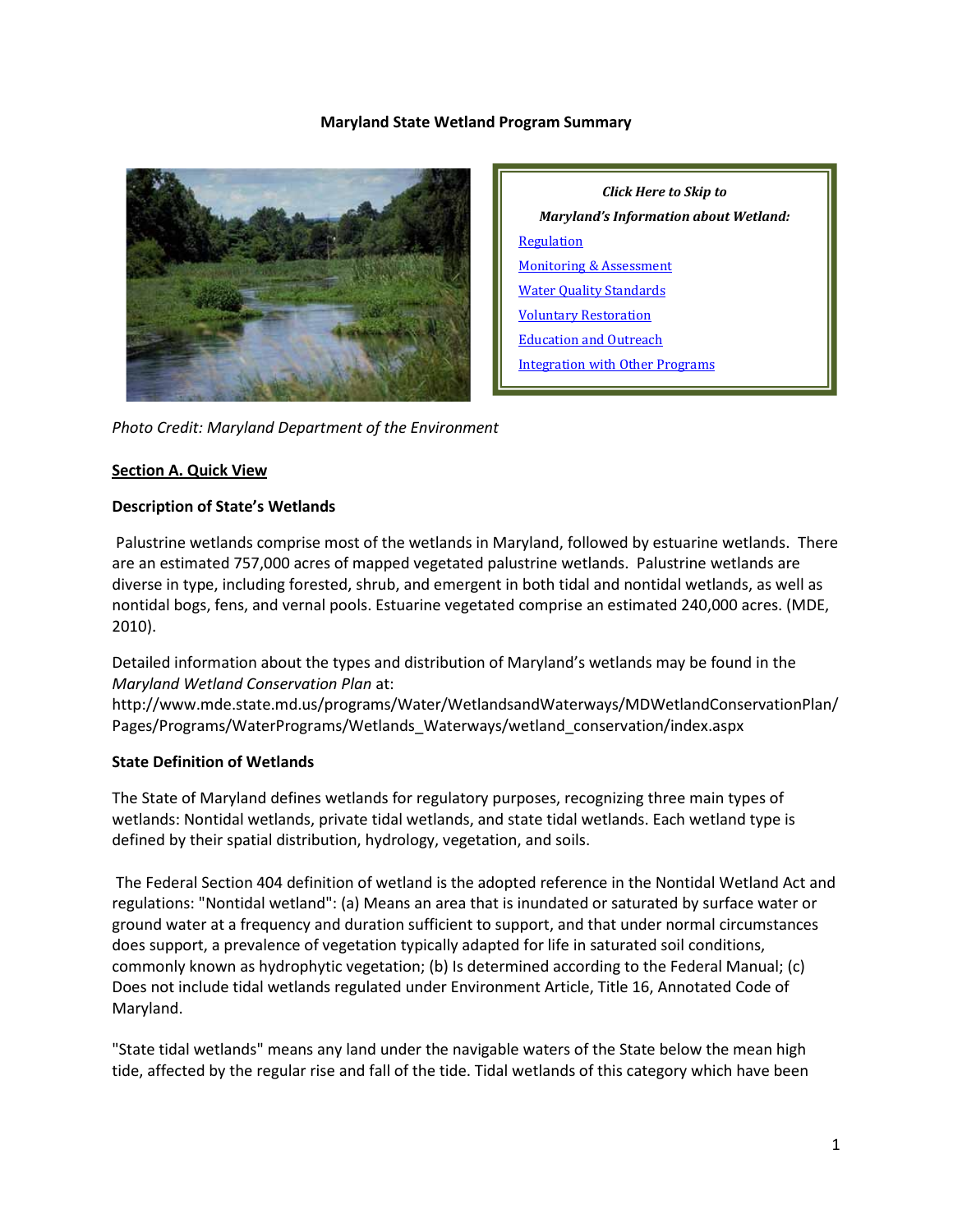transferred by the State by a valid lease, patent, or grant confirmed by Article 5 of the Maryland Declaration of Rights are considered private tidal wetlands to the extent of the interest transferred.

"Private tidal wetlands" means: (a) Land not considered State wetland bordering on or lying beneath tidal waters, which is subject to regular or periodic tidal action and supports aquatic growth; (b) Tidal wetlands transferred by the State by a valid lease, patent, or grant confirmed by Article 5 of the Maryland Declaration of Rights, to the extent of the interest transferred; and (c) Tidal waters created by the excavation of upland unless conveyed to the State.

# **Historic Wetland Loss/Gain**

| <b>Original Wetland Acreage</b> | <b>Remaining Wetland Acreage</b> | <b>Acreage Lost</b> | % Lost |
|---------------------------------|----------------------------------|---------------------|--------|
| 1.4 million                     | 750.000                          | 650.000             | 46%    |

Source: US Fish and Wildlife Service (Dahl, 1989)

### **Primary State Wetlands Webpage**

Maryland Department of the Environment - Wetlands and Waterways Webpage [http://www.mde.state.md.us/programs/Water/WetlandsandWaterways/AboutWetlands/Pages/Progra](http://www.mde.state.md.us/programs/Water/WetlandsandWaterways/AboutWetlands/Pages/Programs/WaterPrograms/Wetlands_Waterways/about_wetlands/index.aspx) [ms/WaterPrograms/Wetlands\\_Waterways/about\\_wetlands/index.aspx](http://www.mde.state.md.us/programs/Water/WetlandsandWaterways/AboutWetlands/Pages/Programs/WaterPrograms/Wetlands_Waterways/about_wetlands/index.aspx)

### **State Wetland Program Plan**

Maryland does not have an EPA-approved state wetland program plan at this time. However, the state is currently in the process of developing its State Wetland Program Plan. This plan is expected to be completed in 2016.

### **No Net Loss/Net Gain Goal**

An overall no net loss goal is named in statute and/or regulation for tidal and nontidal wetlands. There is also a statutory goal to strive for a net gain in nontidal wetland acreage and function and preserve tidal wetlands.

### **State Resources for Wetland Work**

| <b>State Name</b> | Core element #1:    | <b>Core Element #2:</b>   | <b>Core Element #3:</b>  | <b>Core Element #4:</b>  |
|-------------------|---------------------|---------------------------|--------------------------|--------------------------|
|                   | <b>Regulation</b>   | <b>Monitoring and</b>     | <b>Wetland Water</b>     | <b>Voluntary Wetland</b> |
|                   |                     | <b>Assessment</b>         | <b>Quality Standards</b> | <b>Restoration</b>       |
| <b>Entity</b>     | Implements          | <b>Primarily monitors</b> | N/A MDE has              | Maintains records        |
| Maryland          | regulatory          | for mitigation and        | conceptual draft.        | for voluntary gains;     |
| Department of     | programs for        | permit review; some       |                          | participation on         |
| the               | activities in tidal | participation and         |                          | advisory groups          |
| Environment       | and nontidal        | grant administration      |                          | through Chesapeake       |
| (MDE)             | wetlands; nontidal  | for National Wetland      |                          | Bay Program;             |
|                   | wetland buffers     | Condition                 |                          | regulatory review        |
|                   | and expanded        | Assessment; Mid-          |                          |                          |
|                   | buffers; and        | <b>Atlantic Wetland</b>   |                          |                          |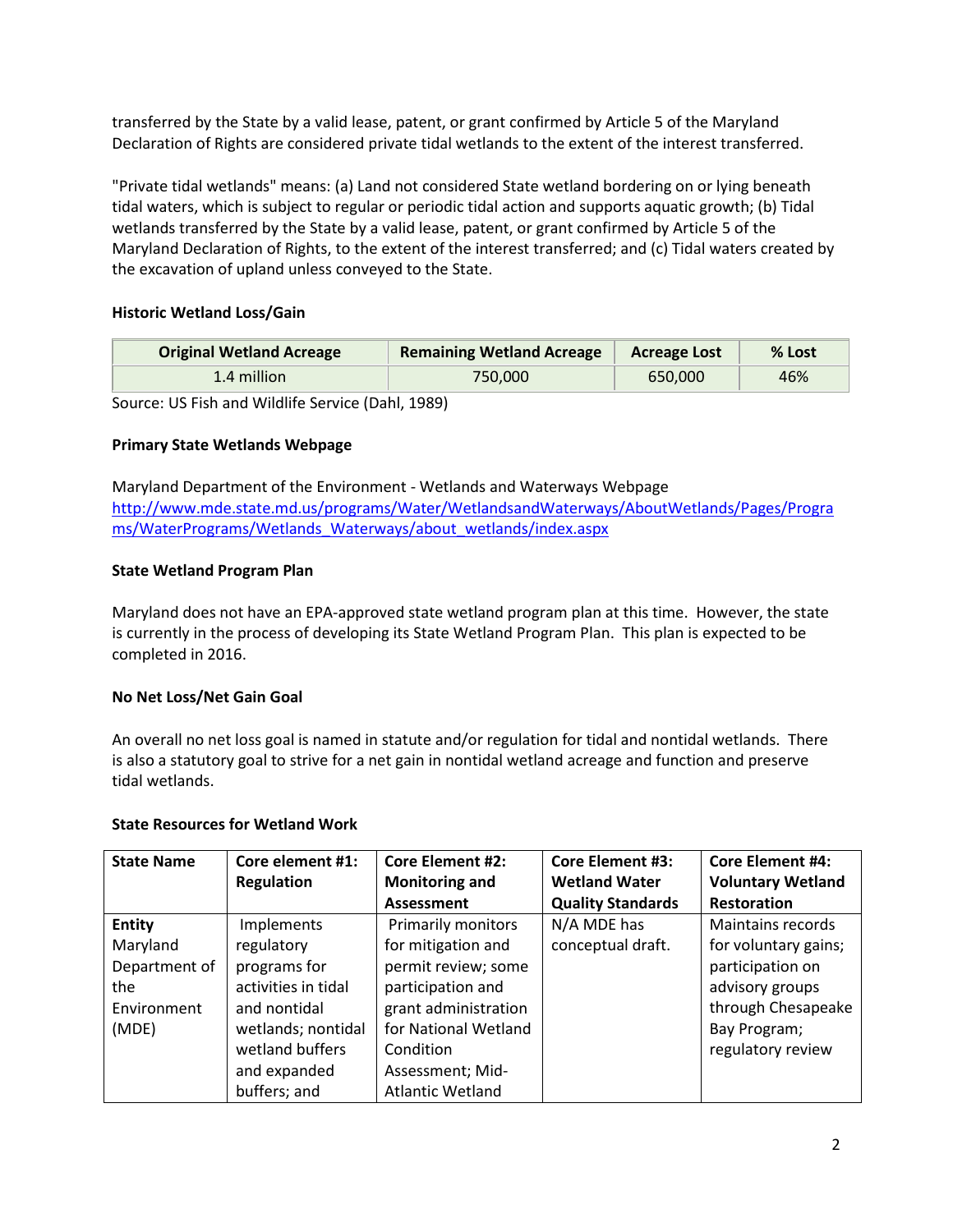|                                         | waterways and              | <b>Work Group</b>                    |                |                       |
|-----------------------------------------|----------------------------|--------------------------------------|----------------|-----------------------|
|                                         | floodplains                |                                      |                |                       |
| <b>Sources</b>                          | State permit               | For mitigation M&A -                 | None           | Federal and state     |
|                                         | review and                 | -- state fees and                    |                | funding               |
|                                         | administrative             | compensation funds;                  |                |                       |
|                                         | fees; general              | EPA WPD and 106                      |                |                       |
|                                         | funds                      | funds for other non-                 |                |                       |
|                                         |                            | regulatory                           |                |                       |
|                                         |                            | monitoring and                       |                |                       |
|                                         |                            | assessment                           |                |                       |
| <b>FTE</b>                              | $^{\sim}$ 35 FTE           | $4+$ FTE                             | .5             | $~^{\sim}$ 2 FTE      |
| <b>Entity</b>                           |                            |                                      |                | Manages and           |
| Maryland                                | Provides                   | For vernal pool work;                | No information | advises on voluntary  |
| Department of                           | comments to                | restoration projects;                | available      | restoration projects; |
| Natural                                 | regulatory                 | Mid-Atlantic Wetland                 |                | wetland protection    |
| Resources                               | agencies                   | Work Group                           |                | though land           |
|                                         |                            |                                      |                | conservation          |
| <b>Sources</b>                          | 106 funding from           |                                      |                |                       |
|                                         | MDE; CZM grants;           |                                      |                |                       |
|                                         | 2010 Chesapeake            |                                      |                |                       |
|                                         | <b>Bay Trust Fund</b>      |                                      |                |                       |
| <b>FTE</b>                              | No information             | No information                       |                | 5 FTE for             |
|                                         | available                  | available                            |                | restoration; 2 FTE    |
|                                         |                            |                                      |                | for wetland           |
|                                         |                            |                                      |                | protection            |
| <b>Entity</b>                           | Receives                   |                                      | N/A            |                       |
| <b>Maryland</b><br><b>State Highway</b> | authorizations for         | Monitoring and<br>assessment for     |                |                       |
| <b>Administration</b>                   | regulated<br>activities in |                                      |                |                       |
|                                         | wetlands and               | compensatory<br>mitigation projects; |                |                       |
|                                         | waters for                 | assessments of                       |                |                       |
|                                         | highway                    | wetlands proposed                    |                |                       |
|                                         | transportation             | for impact from                      |                |                       |
|                                         | projects; manages          | highway projects                     |                |                       |
|                                         | mitigation projects        |                                      |                |                       |
| <b>Sources</b>                          | Federal and state          | Federal and state                    |                |                       |
|                                         | highway funds              | highway funds                        |                |                       |
|                                         |                            |                                      |                |                       |
| <b>FTE</b>                              |                            |                                      |                |                       |
|                                         |                            | Personnel involved                   |                |                       |
|                                         | 19                         | with monitoring and                  |                |                       |
|                                         |                            | assessment included                  |                |                       |
|                                         |                            | with regulatory staff                |                |                       |
| <b>Entity</b>                           | Local SCD offices          | monitoring of                        | N/A            | Reviews and funds     |
| <b>MD</b>                               | advise agricultural        | funded restoration                   |                | wetland restoration   |
| Department of                           | producers on               | projects                             |                | and enhancement       |
| Agriculture                             | avoidance and              |                                      |                | projects              |
|                                         | mitigation when            |                                      |                |                       |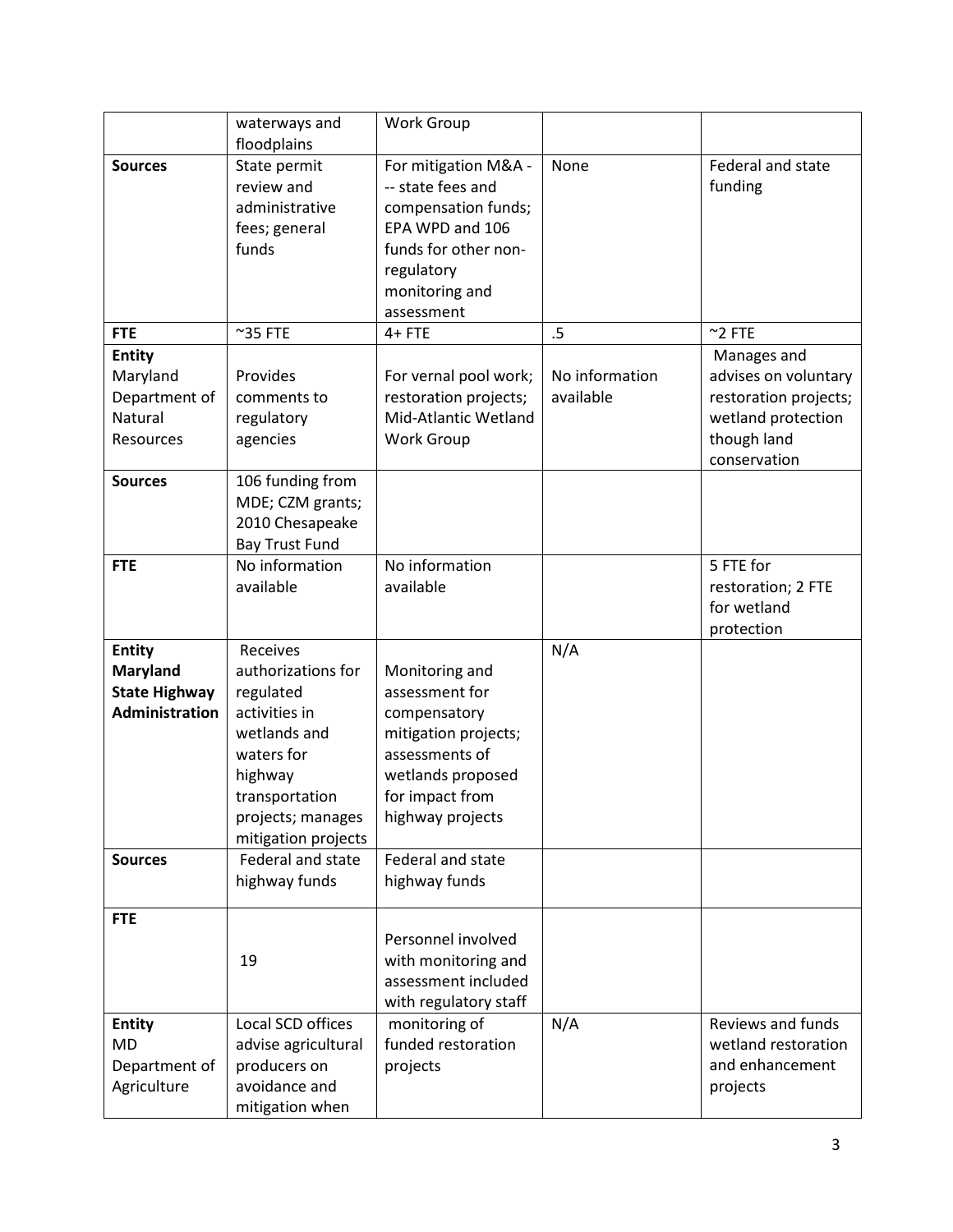|                      | activities may      |                   |     |                      |
|----------------------|---------------------|-------------------|-----|----------------------|
|                      | impact NTW,         |                   |     |                      |
|                      | Implement BMPs      |                   |     |                      |
|                      | in accordance with  |                   |     |                      |
|                      | MDE GP for          |                   |     |                      |
|                      | waterway and        |                   |     |                      |
|                      | floodplain          |                   |     |                      |
|                      | locations           |                   |     |                      |
| <b>Sources</b>       | No information      | State and federal |     | State and federal    |
|                      | available State and | funding           |     | funding              |
|                      | federal funding     |                   |     |                      |
| <b>FTE</b>           | N/A                 | $\mathbf{1}$      |     | $\mathbf{1}$         |
| <b>Entity</b>        | Reviews             | N/A               | N/A | Regulatory review    |
| <b>Maryland</b>      | development         |                   |     | when project is      |
| Chesapeake           | activities in       |                   |     | located within 1000  |
| and Coastal          | wetlands and        |                   |     | feet of tidal waters |
| <b>Bays Critical</b> | buffers within      |                   |     | or tidal wetlands    |
| <b>Areas</b>         | 1000 feet of tidal  |                   |     |                      |
| <b>Commission</b>    | waters or tidal     |                   |     |                      |
|                      | wetlands            |                   |     |                      |
| <b>Sources</b>       | State funds         | N/A               | N/A | <b>State Funds</b>   |
|                      |                     |                   |     |                      |
|                      |                     |                   |     |                      |
| <b>FTE</b>           | 8                   | N/A               | N/A | $\mathbf{1}$         |

# **State Permitting Fees**

| <b>State Permitting Fee</b> | <b>State Name</b>                                                                                                                                                                  |
|-----------------------------|------------------------------------------------------------------------------------------------------------------------------------------------------------------------------------|
| Yes/No                      | <b>YES</b>                                                                                                                                                                         |
| Amount (range)              | \$300 for certain minor projects; Most new applications \$750<br>plus amount based on extent of impact, up to \$7500/acre;<br>some exemptions for minor activities and restoration |
| Agency                      | MD Department of the Environment                                                                                                                                                   |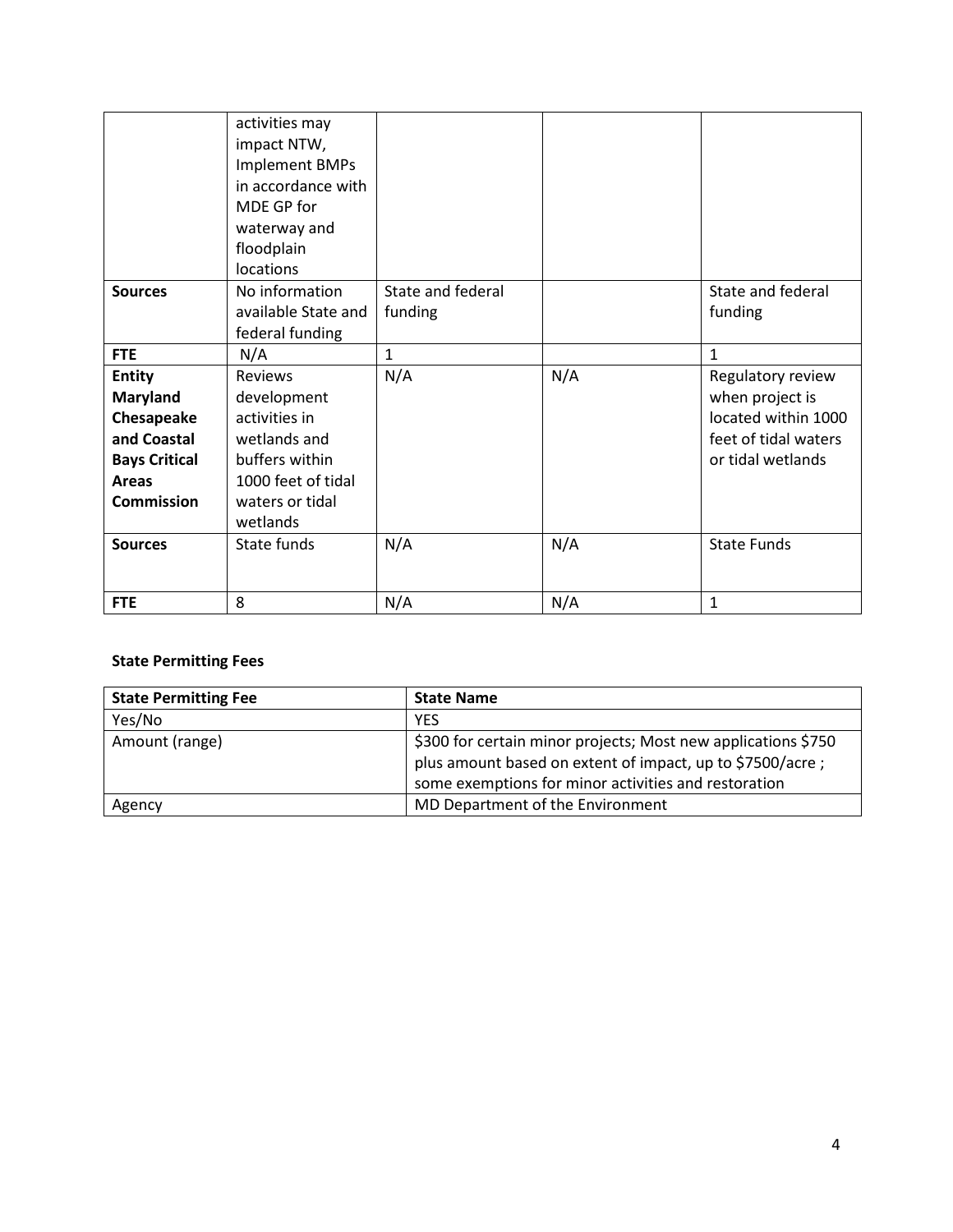### **Innovative Features**

- See description of tracking of voluntary restoration projects.
- Partner in Watershed Resources Registry -http://watershedresourcesregistry.com/
- Pre-application meeting process and tracking: [http://www.mde.state.md.us/programs/Water/WetlandsandWaterways/Pages/PreApplicationIntro](http://www.mde.state.md.us/programs/Water/WetlandsandWaterways/Pages/PreApplicationIntroduction.aspx) [duction.aspx](http://www.mde.state.md.us/programs/Water/WetlandsandWaterways/Pages/PreApplicationIntroduction.aspx)

### **Models and Templates**

Restoration prioritization and protection tools

[http://www.mde.state.md.us/programs/Water/WetlandsandWaterways/AboutWetlands/Pages/](http://www.mde.state.md.us/programs/Water/WetlandsandWaterways/AboutWetlands/Pages/Programs/WaterPrograms/Wetlands_Waterways/about_wetlands/prioritizingareas.aspx) [Programs/WaterPrograms/Wetlands\\_Waterways/about\\_wetlands/prioritizingareas.aspx](http://www.mde.state.md.us/programs/Water/WetlandsandWaterways/AboutWetlands/Pages/Programs/WaterPrograms/Wetlands_Waterways/about_wetlands/prioritizingareas.aspx)

• Tidal wetland guides

Review and waiver process for Living Shorelines: [http://www.mde.state.md.us/programs/Water/WetlandsandWaterways/Pages/](http://www.mde.state.md.us/programs/Water/WetlandsandWaterways/Pages/%20LivingShorelines.aspx)  [LivingShorelines.aspx](http://www.mde.state.md.us/programs/Water/WetlandsandWaterways/Pages/%20LivingShorelines.aspx)

• Maryland's Overall Wetland Gains and Losses Tracking Database

### <span id="page-4-0"></span>**Section B. Regulation**

### **How are Wetlands Regulated in Maryland?**

All wetlands in Maryland are regulated under various State statutes. The MDE Wetlands and Waterways Program, located within the agency's Water Management Administration, is primarily responsible for state wetlands protection and comprehensive wetland management under the Nontidal Wetlands Protection Act and Tidal Wetlands Act.

Although MDE is primarily responsible for wetland protection in the state, the Maryland Board of Public Works is responsible for issuing licenses required for filling or dredging state-owned tidal wetlands.

- Tidal Wetlands Act. Environment Article, Ann. Code of Maryland, sec. 16-101-16-503: Permits are required for filling or dredging in private tidal wetlands from the Maryland Department of the Environment (MDE); licenses are required for filling or dredging state-owned wetlands from the Board of Public Works.
- Nontidal Wetlands Act. Environment Article Ann. Code of Maryland, sec. 5-901-5—911: Permits required for activities, which alter nontidal wetlands and a 25-foot buffer area. Regulations effective January 1, 1991 (COMAR 26.23.01-06.).
- Chesapeake Bay Critical Area Act. Natural Resources Article, Ann. Code of Maryland, sec. 8-1808: Local jurisdictions must adopt zoning regulations for lands within 1000 feet of the Chesapeake. Tidal and freshwater wetland areas, among other natural resource features, are managed as "habitat protection areas."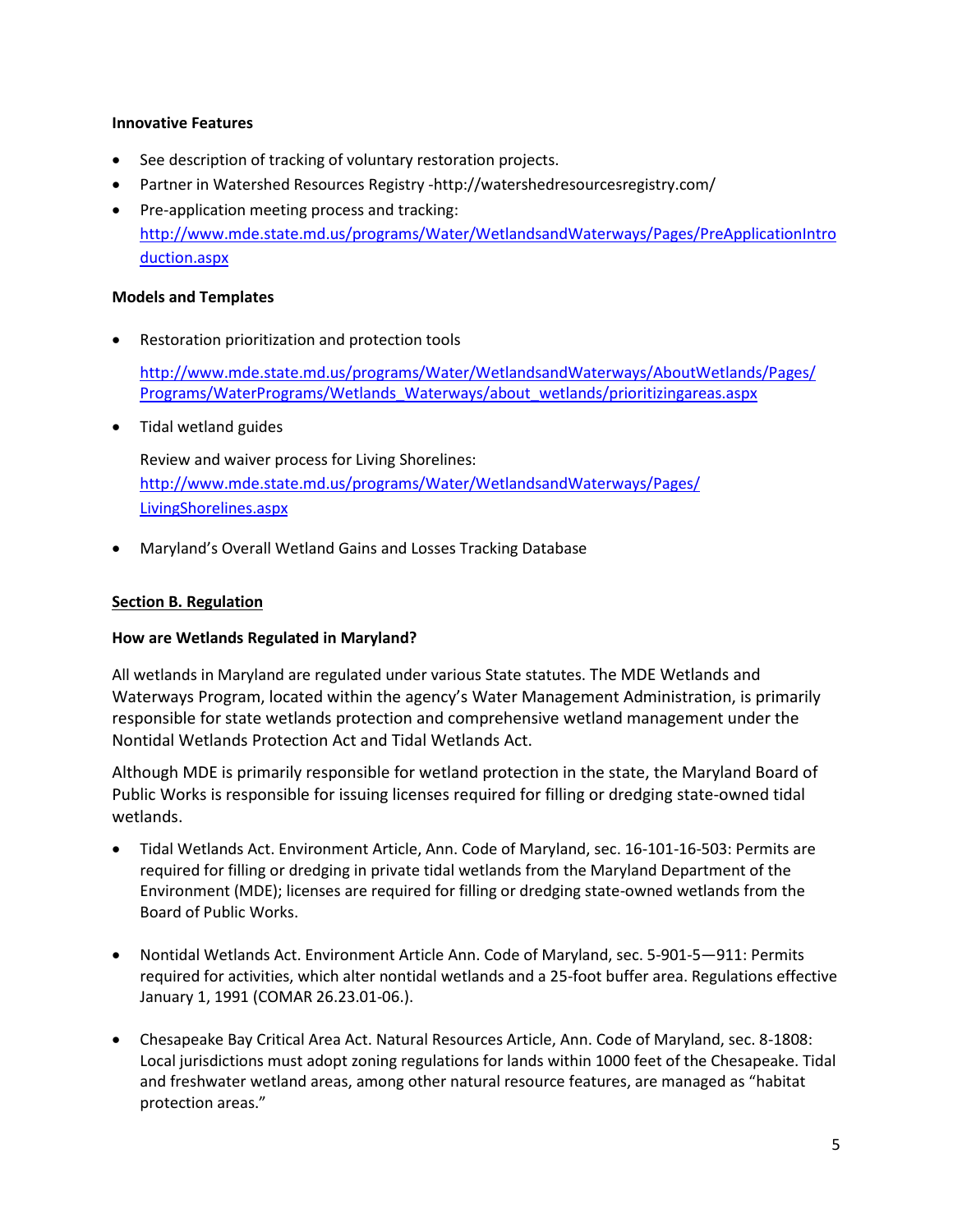- Water Pollution, Environmental Article, sec. 9-313—9-316, 9-319, 9-320, and 9-325, Ann. Code of Maryland: Contains water quality standards and 401 certification provisions. The state has adopted Section 401 Water Quality Certification Program. Certifications are integrated in reviews of activities under tidal and nontidal wetland permit applications.
- "Water Quality Performance Standards" are required to be met through wetland regulations.

### **Wetland Delineation**

| <b>Delineation Guidance</b>                            | <b>Yes</b> | <b>No</b> | <b>Detail</b>                                                                                                                                                                                                                                                                                                                 |
|--------------------------------------------------------|------------|-----------|-------------------------------------------------------------------------------------------------------------------------------------------------------------------------------------------------------------------------------------------------------------------------------------------------------------------------------|
| Use State's Own Method                                 | x          |           | For tidal wetlands, regulatory maps are used<br>(developed 40 years ago and based on 1:200 aerial<br>photography) More recent aerial photographs, from<br>the 1980's and 1990's, are used for guidance<br>purposes . All non-mapped tidal wetlands are treated<br>as non-tidal wetlands unless maps are formally<br>amended.) |
| Use Corps' 87 Manual and<br><b>Regional Supplement</b> | x          |           | For non-tidal wetlands use the Corps '87 manual and<br>supplements.                                                                                                                                                                                                                                                           |
| Other (Please describe)                                |            |           |                                                                                                                                                                                                                                                                                                                               |

#### **Evaluation Methodology**

MDE has an assessment tool that includes some HGM methods in it. MD-SHA uses an assessment tool based upon the New Hampshire method. However, no standard method is required by MDE at present.

### **Exempted Activities**

### For Nontidal Wetlands

Approved mitigation projects required under nontidal wetlands act and regulations; .Activities within farmed nontidal wetlands and their buffers, excluding farmed nontidal wetlands with 15 or more consecutive days of inundation during the growing season, and their buffers. The duration of inundation is determined by the Department consistent with federal agency procedures adopted pursuant to the Food Security Act of 1985, 16 U.S.C. §3801 et seq. The following activities, if they do not result in cumulative direct or indirect adverse impacts:

(1) Construction of additions, outbuildings, and accessories to existing structures within a landscape management area which impacts less than 1,000 square feet of nontidal wetlands;

(2) Construction placed on existing impervious surfaces or on structures within the buffer or expanded buffer;

- (3) Removal of 30 percent of the trees in the buffer, provided that:
- (a) The density but not the areal extent of the trees is reduced, and
- (b) Not more than 30 percent of the understory is removed;
- (4) Mowing or other forms of vegetation control on existing rights-of-way;
- (5) The control of State-designated noxious weeds;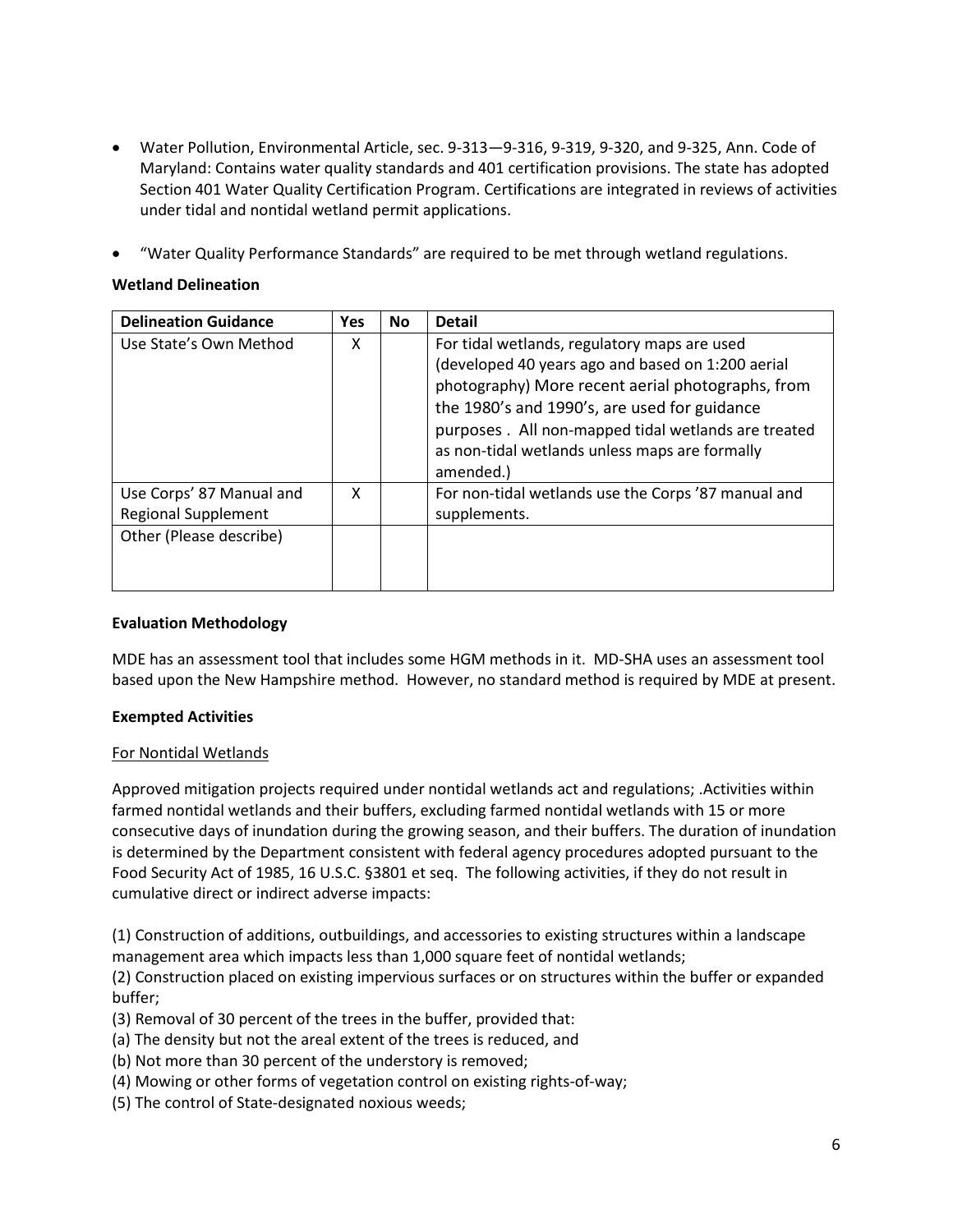(6) Landscape management in the nontidal wetland, buffer, or expanded buffer;

(7) Soil investigations;

(8) Percolation tests for sewage disposal fields;

(9) Survey markers or survey monuments;

(10) Other similar activities with minimal adverse impacts as approved by the Department;

(11) The maintenance of specific serviceable structures or fills (see 16 U.S.C. §3801 et seq)

See next section for agriculture and forestry exemptions for nontidal wetlands.

# For Tidal Wetlands

(1) Dredging of seafood products by any licensed operator including normal leased bottom activities permitted under Natural Resources Article, Title 4, Subtitle 11, Annotated Code of Maryland, and COMAR 08.02.08.12, or the harvesting of submerged aquatic vegetation provided the root system is not affected;

(2) Trapping, hunting, fishing, and catching shellfish, if legally permitted;

(3) Mosquito control and abatement projects as approved by the Department of Agriculture;

(4) Improvement of agricultural drainage ditches as approved by the Department of Agriculture;

(5) Routine maintenance, repair, or replacement of a highway structure, pier, boathouse, a structure on a pier, bulkhead, revetment, tidal impoundment dike, water control structure, aboveground transmission facility, agricultural drainage ditch, or highway drainage ditch when the existing structure is

functional and there is no increase in the original length, width, height, or channelward encroachment;

(6) Channel and harbor navigation aids, if approval has been granted by the United States Coast Guard; (7) Private piers that meet the criteria in COMAR 26.24.04.02;

(8) Control of exotic plant species such as Phragmites australis, if a toxic materials permit under COMAR 26.08.03.02 is obtained;

(9) Temporary installation of bass spawning boxes from March 1 through June 15 annually outside of marked navigation channels.

See next section for agriculture and forestry exemptions for tidal wetlands.

# **Special Provisions for Agriculture and Forestry**

### Tidal Wetlands Act

Most agricultural activities are exempt from requirements of the Act. Grazing is allowed without notification or approval provided that tidal wetland vegetation is not destroyed. Unlike the Nontidal Wetlands Act, aquaculture is not considered an agricultural activity. Aquaculture does not occur in vegetated tidal wetlands. Dredging of seafood products is exempt from this Act if the work is done by an operator licensed by the Department of Natural Resources (DNR). Harvesting of submerged aquatic vegetation is also exempt if no dredging is involved. The cutting of submerged aquatic vegetation requires a permit from DNR. Installation and operation of tide gaits, used by some farmers to prevent salt water from entering agricultural fields, is reviewed under standard permit requirements. Construction of mosquito ditches is not considered an agricultural activity, though it is reviewed by the Department of Agriculture (MDA). They are also exempt if approved by MDA. Projects such as farm roads are reviewed under standard review criteria. Note: Agricultural activities or their best management practices as defined under this Act do not always match those identified in federal programs.

### Nontidal Wetlands Act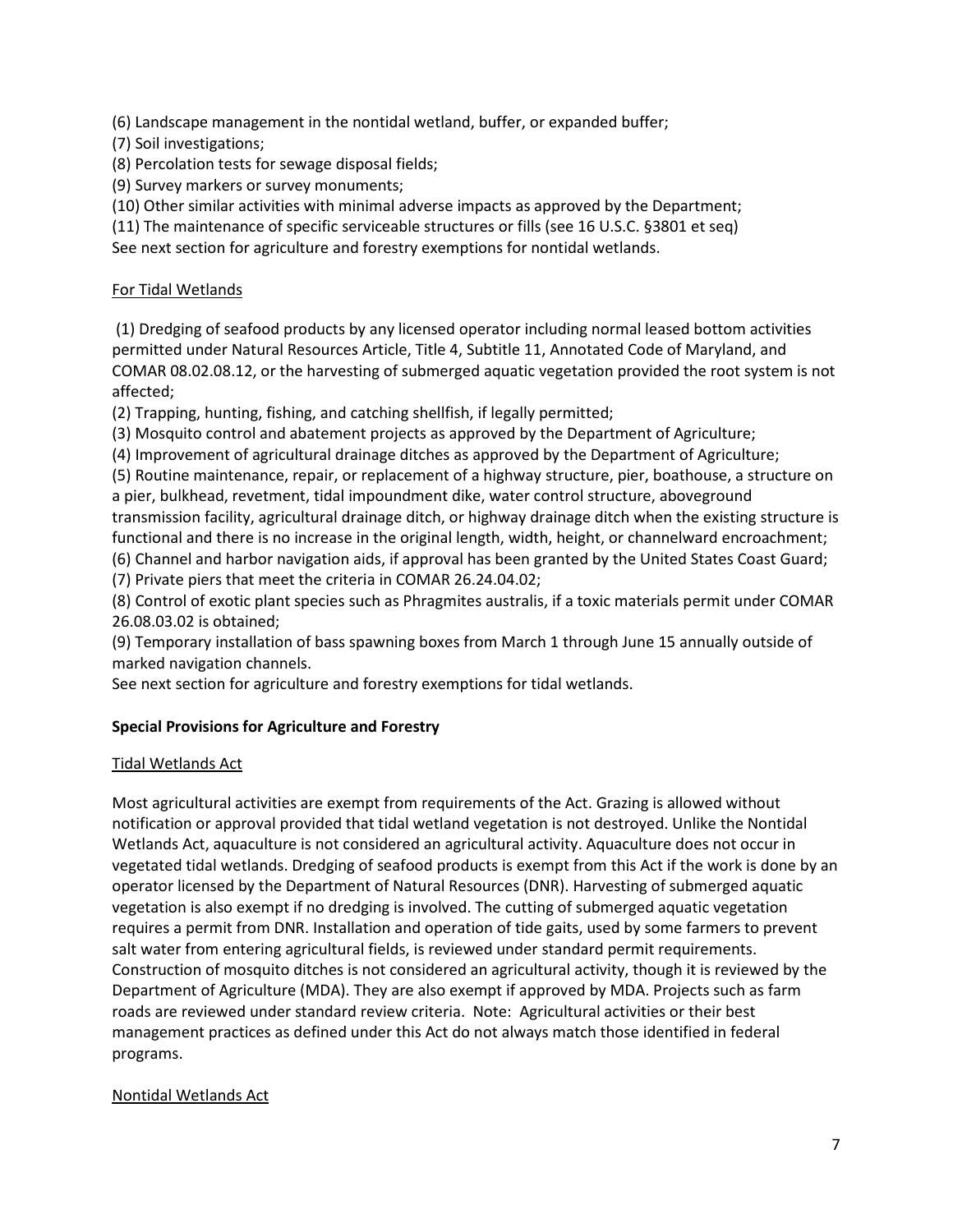The Act specifically exempts persons conducting agricultural activities from the requirement to obtain a permit. A person is required to obtain a soil conservation and water quality plan from the soil conservation district (SCD) when new impacts to nontidal wetlands are proposed. SCD personnel are responsible for verifying the extent of wetlands affected by the new activity and assist in preparing the plans. Soil conservation and water quality plans include best management practices (BMP's) for protecting other wetlands, water quality, and preventing soil erosion. Plans also require mitigation for new wetland losses. Mitigation may be delayed if a farmer demonstrates to the Maryland Department of Agriculture that an economic hardship exists. Soil Conservation District personnel submit concurrence sheets and maps or farm plans to MDE to document certain conditions and resources have been evaluated. On the sheets, the SCD personnel indicate whether or not the wetland proposed for impact is isolated, has significant plant or wildlife value, and the size of the disturbance. These conditions in turn will determine if mitigation is required.

Size thresholds for requiring mitigation are similar to those used for other types of regulated activities. MDE reviews the proposal and returns it with concurrence with the findings of the SCD or if other requirements will apply to the proposed activity. Exemptions allow for activities with minor wetland impact to proceed without a soil conservation and water quality plan. Ongoing agricultural activities in nontidal wetlands, including new drainage and maintenance of drainage structures, is allowed under the Maryland Nontidal Wetlands Act without new requirements. Mosquito ditching in nontidal wetlands is not considered an agricultural activity and requires a permit. Agricultural activities that resume in areas that were part of an easement or set aside program are also exempt from any requirement under this Act provided that the activities resume within five years after the set aside has expired. Note: Agricultural activities or their best management practices as defined under this Act do not always match those identified in federal programs.

Forestry activities are exempt from State nontidal wetland permit and mitigation requirements. In order to quality for this exemption, the land harvested or managed for forestry activities must remain in a forested land use. A person conducting forestry activities must comply with certain best management practices through an erosion and sediment control plan. Among other best management practices, the area must remain as a wetland. Soil conservation districts are responsible for verifying the extent of wetlands and approving the sediment and erosion control plan. A registered professional forester must prepare the plan. Note: Forestry activities or their best management practices as defined under this Act do not always match those identified in federal programs.

### **Penalties and Enforcement**

Civil and criminal penalties are provided for in various laws. Most compliance enforcement is the responsibility of the Maryland Department of the Environment (MDE) and/or the Corps. However, parties must go to court prior to the state levying fines.

### **Permit Tracking**

The state tracks all permitting activity using an enterprise database and *links with all other MDE permits based on property location and identifier; reports on processing time and impacts.*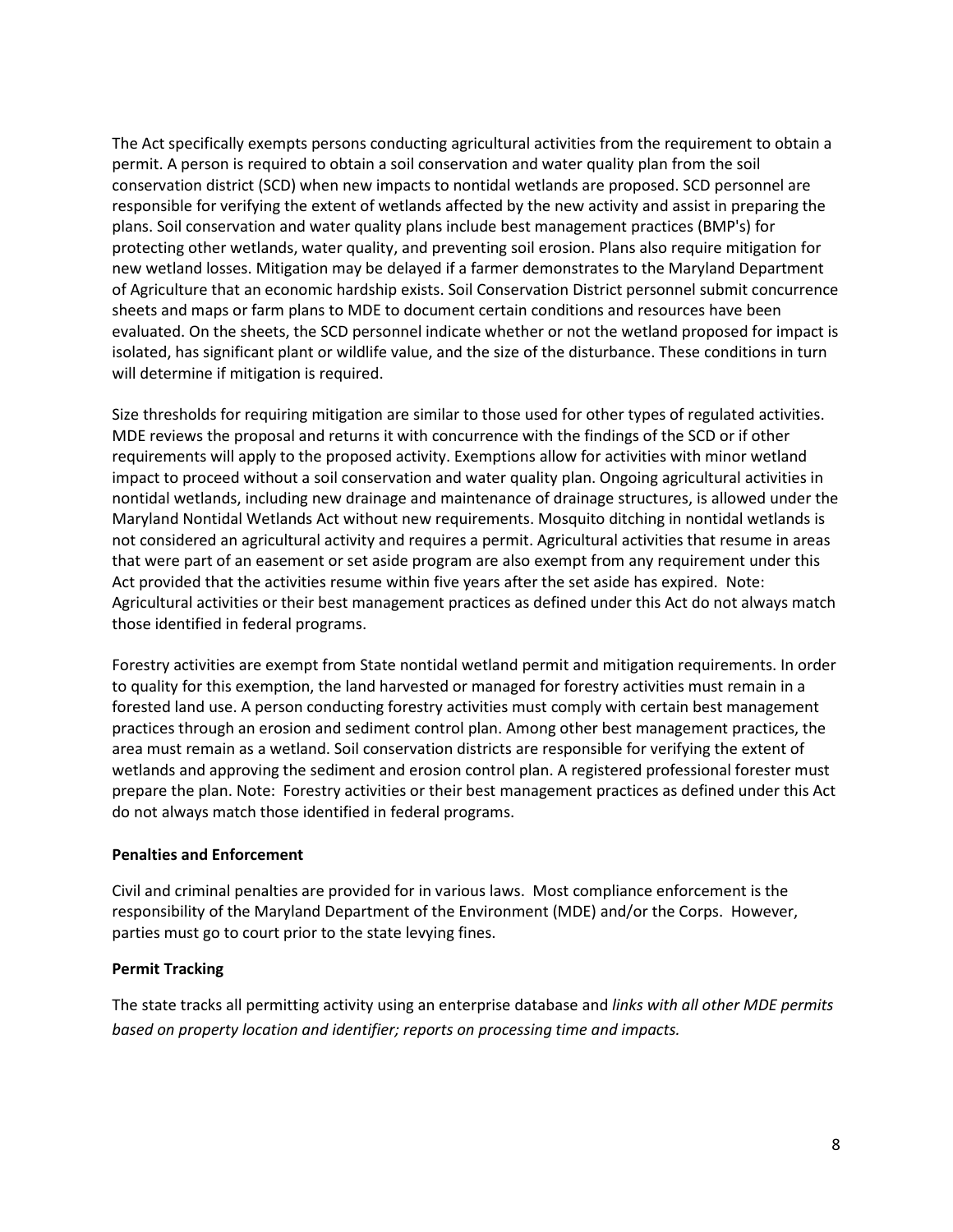### **State General Permit (statewide vs. regional coverage)**

| <b>Permit Coverage</b>         | Yes | <b>No</b> | <b>Detail (Type of Permit)</b>                             |
|--------------------------------|-----|-----------|------------------------------------------------------------|
| <b>Regional General Permit</b> | х   |           | Regional general permit for certain restoration activities |
|                                |     |           | in support of Chesapeake Bay TMDL                          |
| Statewide General Permit       | x   |           | A state programmatic general permit for Maryland           |
|                                |     |           | generally covers activities with up to one acre of impact. |

**Details:** Programmatic General Permit from U.S. Army Corps of Engineers applies to the discharge of dredged or fill material and/or the placement of structures, that are components of a single and complete project, including all attendant features both temporary and/or permanent, which individually and/or cumulatively result in direct or indirect impacts not to exceed 1.0 acre (43,560 square feet) of waters of the United States, including jurisdictional wetlands and/or 2,000 linear feet of streams, for specific categories of activities.

# **Assumption of 404 Powers**

| <b>Assumption Status</b>         | Yes | No | <b>Detail</b>                                                                                                                                                                                                                |
|----------------------------------|-----|----|------------------------------------------------------------------------------------------------------------------------------------------------------------------------------------------------------------------------------|
| Assumed                          |     | Χ  |                                                                                                                                                                                                                              |
| <b>Working Toward Assumption</b> |     | Χ  |                                                                                                                                                                                                                              |
| <b>Explored Assumption</b>       | χ   |    | Legislation was proposed twice and failed to pass. Would<br>also have to amend State statutes and regulations.<br>Resources were not the issue, as a fee bill allows<br>resources for staffing. Exploration resumed in 2015. |

### **Joint permitting**

A joint State/Federal application is used. A Section 404 general permit is authorized for certain activities that receive State approval.

### **Special Area Management Plans and Advanced Identification Plans**

None.

### **Buffer Protections**

As a matter of state policy, buffers must be included as an option for mitigation requirements. Regulated activities in buffers are also included in law for non-tidal wetlands. Twenty-five foot and 100 foot buffers are recognized in regulations and mapped when special state concern (unique, threatened species; steep sloped with highly-erodible soils).

### **Mitigation Policy**

An overall no net loss goal is in statute and/or regulation and applied for tidal and nontidal wetlands. Permittees and licensees receiving authorizations are generally required to mitigate for permanent losses of wetland or alterations of wetlands resulting in functional losses. The State also allows some losses to be mitigated through payment of an in-lieu fee and is in the process of having its program approved for consistency with federal requirements. However, the state generally mitigates for nontidal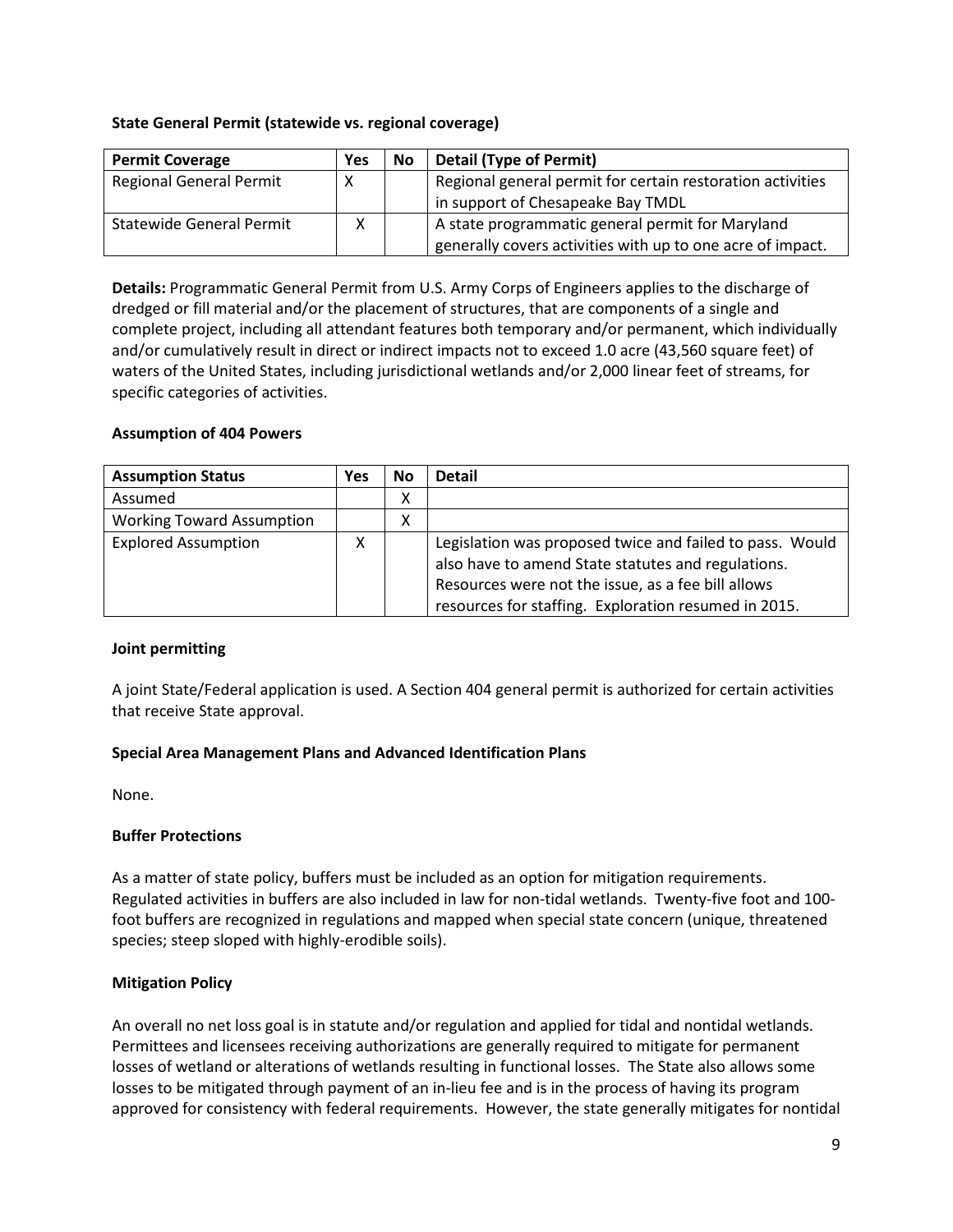wetlands loss less than 5,000 square feet. Mitigation banking is also allowed and MDE participates on th Interagency Review Team to evaluate proposals.

### For more information, for to:

[http://www.mde.state.md.us/programs/Water/WetlandsandWaterways/DocumentsandInformation/Pa](http://www.mde.state.md.us/programs/Water/WetlandsandWaterways/DocumentsandInformation/Pages/Programs/WaterPrograms/Wetlands_Waterways/documents_information/technicaldocuments.aspx) [ges/Programs/WaterPrograms/Wetlands\\_Waterways/documents\\_information/technicaldocuments.asp](http://www.mde.state.md.us/programs/Water/WetlandsandWaterways/DocumentsandInformation/Pages/Programs/WaterPrograms/Wetlands_Waterways/documents_information/technicaldocuments.aspx) [x](http://www.mde.state.md.us/programs/Water/WetlandsandWaterways/DocumentsandInformation/Pages/Programs/WaterPrograms/Wetlands_Waterways/documents_information/technicaldocuments.aspx)

### **Mitigation Database**

The State has an enterprise database for tidal and non-tidal wetlands. The state is working to develop a SQL database to manage this data in the future.

#### <span id="page-9-0"></span>**Section C. Monitoring and Assessment**

#### **Agency Responsible for Wetland Monitoring and Assessment**

The Maryland Department of the Environment, Maryland Department of Natural Resources, Maryland Department of Agriculture and State Highway Administration all work on wetland monitoring and assessment efforts. The state has a new monitoring strategy:

[http://www.mde.state.md.us/programs/Water/WetlandsandWaterways/AboutWetlands/Pages/Progra](http://www.mde.state.md.us/programs/Water/WetlandsandWaterways/AboutWetlands/Pages/Programs/WaterPrograms/Wetlands_Waterways/about_wetlands/monitoring.aspx) [ms/WaterPrograms/Wetlands\\_Waterways/about\\_wetlands/monitoring.aspx](http://www.mde.state.md.us/programs/Water/WetlandsandWaterways/AboutWetlands/Pages/Programs/WaterPrograms/Wetlands_Waterways/about_wetlands/monitoring.aspx)

#### **Mapping/Inventory**

There are statewide National Wetland Inventory (NWI) maps and digital orthophoto quarter quad maps. The state is drawing in mitigation sites, and plans to make digital updates on mitigation sites, changes in wetlands and changes as a result of regulatory programs. Status and trends reports exist for part of the State. There are also regulatory maps of tidal wetlands.

### **State Wetland Mapping Public Portal**

The state maintains an overall state mapping website:<http://imap.maryland.gov/Pages/default.aspx>

### **Wetland Classification and Assessment**

- The state generally uses the Cowardin classification system. State-designated tidal wetlands are shown on regulatory maps using a unique classification system based on the dominant vegetation type.
- Certain wetlands are designated as nontidal wetlands of special State concern have more stringent permit review and expanded 100 foot buffers.
- While Maryland is moving towards a standard for assessment to capture BMP efforts claimed for credit to meet Chesapeake Bay TMDL requirements, methods are currently determined by each individual agency conducting assessments. The state has a RAM for mitigation projects, but the RAM relies in part on best professional judgment as well as quantitative evaluations MDE uses best professional judgment for most impact assessmentsAssessments are generally done by State Highway Administration (SHA) for their proposed projects. The SHA assessment approach is approach modified from the New Hampshire method. An assessment using best professional judgment is performed by staff for most sites visited in the field.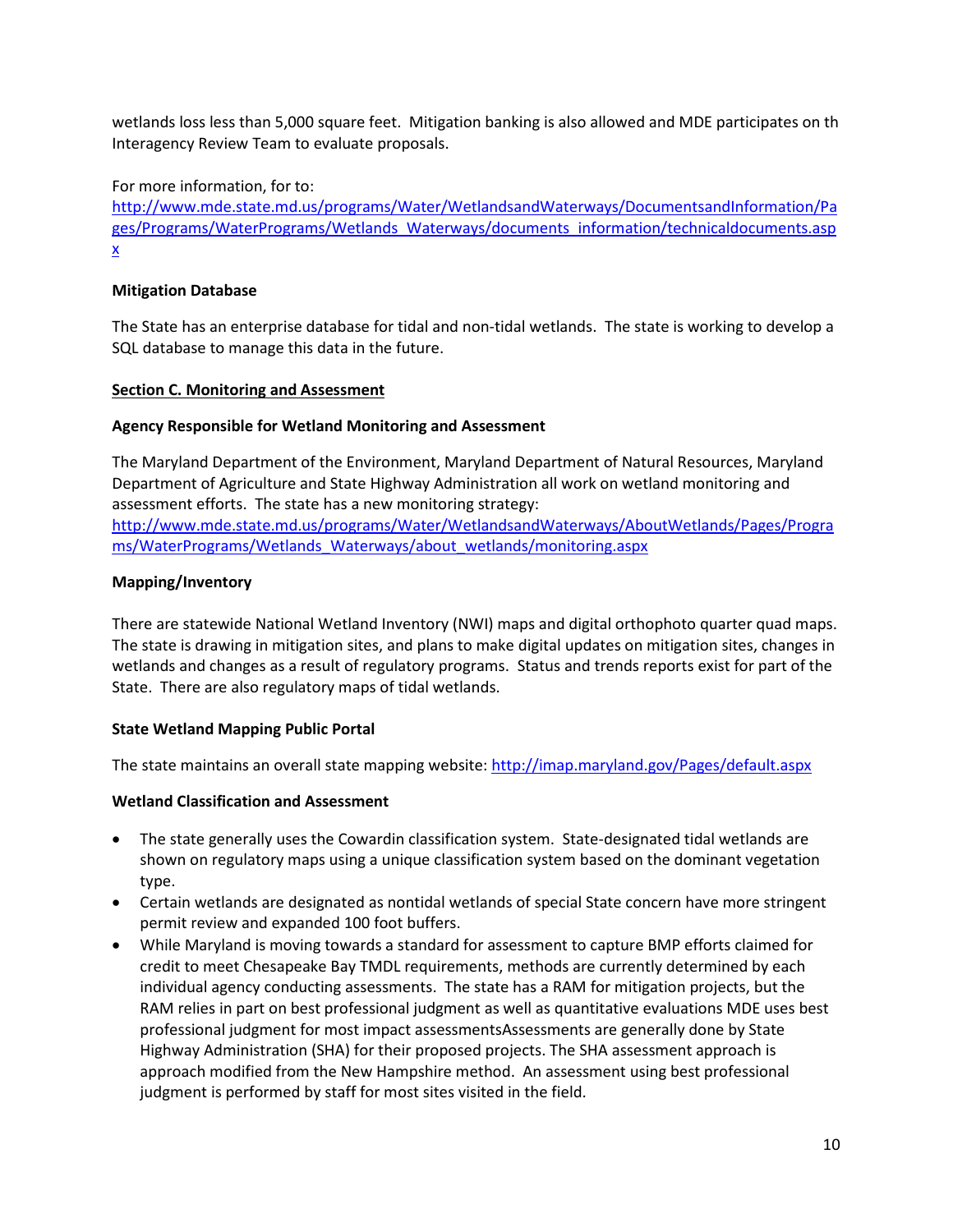# **Statewide Wetland Monitoring Plan**

Maryland does no comprehensive condition monitoring but did participate in 2011 National Wetland Condition Assessment. The MDE and partners developed a monitoring strategy for wetlands, which is planned to be part of the state's Wetland Program Plan (under development). For more information: [http://www.mde.state.md.us/programs/Water/WetlandsandWaterways/AboutWetlands/Pages/Progra](http://www.mde.state.md.us/programs/Water/WetlandsandWaterways/AboutWetlands/Pages/Programs/WaterPrograms/Wetlands_Waterways/about_wetlands/monitoring.aspx) [ms/WaterPrograms/Wetlands\\_Waterways/about\\_wetlands/monitoring.aspx](http://www.mde.state.md.us/programs/Water/WetlandsandWaterways/AboutWetlands/Pages/Programs/WaterPrograms/Wetlands_Waterways/about_wetlands/monitoring.aspx)

# **Overall Wetland Gain and Loss Tracking System**

MDE has databases for regulatory gains and losses and voluntary wetland creation, restoration, and enhancement and has been tracking gains and losses since 1998. Through the Chesapeake Bay Program Agreement, additional tracking is required related to the Bay TMDL. Importantly, Maryland has invested a lot of resources in cross-checking data submitted by practitioners, allowing high levels of quality assurance. This makes Maryland's database one of the most developed in the U.S.

# **Wetland Monitoring and Assessment Characteristics**

| Level    | <b>None</b> | Level 1           | Level 2                   | Level 3                                          |
|----------|-------------|-------------------|---------------------------|--------------------------------------------------|
| Maryland |             | (Screen wetlands) | (Cursory in the<br>field) | (Rare; have funded<br>some long-term<br>studies) |

| <b>Type</b> | None | IBI               | Conditional         | Functional            |
|-------------|------|-------------------|---------------------|-----------------------|
| Maryland    |      | DNR is developing | x                   |                       |
|             |      | an IBI for vernal | (Some for           | (Checklist for        |
|             |      | pools             | mitigation sites;   | regulated activities  |
|             |      |                   | simple protocol for | combined with best    |
|             |      |                   | mitigation sites;   | professional          |
|             |      |                   | participated in     | judgement; more       |
|             |      |                   | NWCA)               | standard protocol     |
|             |      |                   |                     | and scoring for       |
|             |      |                   |                     | mitigation sites with |
|             |      |                   |                     | simple                |
|             |      |                   |                     | quantification.)      |

| Frequency | None | <b>Project Specific</b> | Ongoing                           |
|-----------|------|-------------------------|-----------------------------------|
| Maryland  |      | (non-regulatory)        | (for regulatory and<br>voluntary) |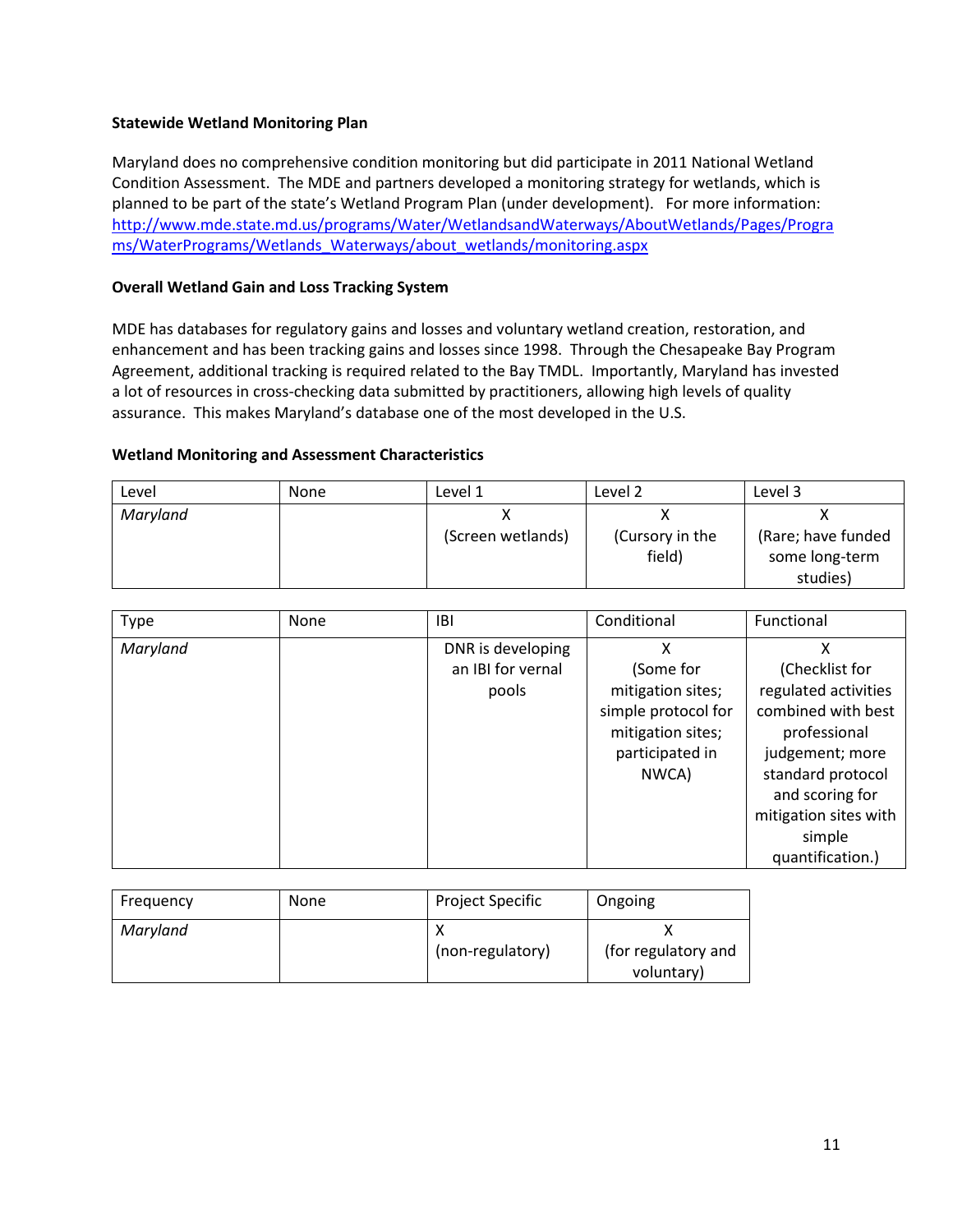### **Participation in National Wetland Condition Assessment**

| <b>NWCA Study Type</b>             | <b>Yes</b> | No |
|------------------------------------|------------|----|
| <b>National Study</b>              |            |    |
| <b>State Intensification Study</b> |            |    |

*Detail:* State contracted consultants; state staff also participated in sampling at NWCA sites. Maryland Department of the Environment will participate in the 2016 National Wetland Condition Assessment.

#### <span id="page-11-0"></span>**Section D. Water Quality Standards**

#### **Wetland and Water Quality Standards**

| <b>Type</b>            | <b>None</b>      | <b>Use Existing</b><br><b>WQ</b><br><b>Standards</b> | <b>In Process</b> | Adopted | <b>Future</b><br><b>Direction</b> |
|------------------------|------------------|------------------------------------------------------|-------------------|---------|-----------------------------------|
| Wetland-specific       |                  | X                                                    |                   |         |                                   |
| <b>Designated Uses</b> |                  |                                                      |                   |         |                                   |
| Narrative criteria in  | $\boldsymbol{x}$ |                                                      |                   |         |                                   |
| the standards to       | (had             |                                                      |                   |         |                                   |
| protect designated     | preliminary      |                                                      |                   |         |                                   |
| wetland uses           | draft in         |                                                      |                   |         |                                   |
|                        | wetlands         |                                                      |                   |         |                                   |
|                        | monitoring       |                                                      |                   |         |                                   |
|                        | strategy)        |                                                      |                   |         |                                   |
| Numeric criteria in    | X                |                                                      |                   |         |                                   |
| the standards          |                  |                                                      |                   |         |                                   |
| based on wetland       |                  |                                                      |                   |         |                                   |
| type and location      |                  |                                                      |                   |         |                                   |
| to protect the         |                  |                                                      |                   |         |                                   |
| designated uses        |                  |                                                      |                   |         |                                   |
| Anti-degradation       |                  | $\mathbf x$                                          |                   |         |                                   |
| policy includes        |                  | (existing                                            |                   |         |                                   |
| wetlands               |                  | statutes                                             |                   |         |                                   |
|                        |                  | protect                                              |                   |         |                                   |
|                        |                  | wetlands                                             |                   |         |                                   |
|                        |                  | adequately)                                          |                   |         |                                   |

### *Description:*

- Designated uses include: water contact recreation; fishing; propagation of fish, other aquatic life, and wildlife; agricultural and industrial water supply.
- No specific criteria for wetlands exists that differs for other criteria for waters. General water quality criteria exist for substances that are unsightly or odorous, produce a taste, change existing color, create a nuisance, or change other chemical or physical conditions.
- Numeric criteria are in place for toxic substances and fecal coliform, dissolved oxygen, temperature, and turbidity.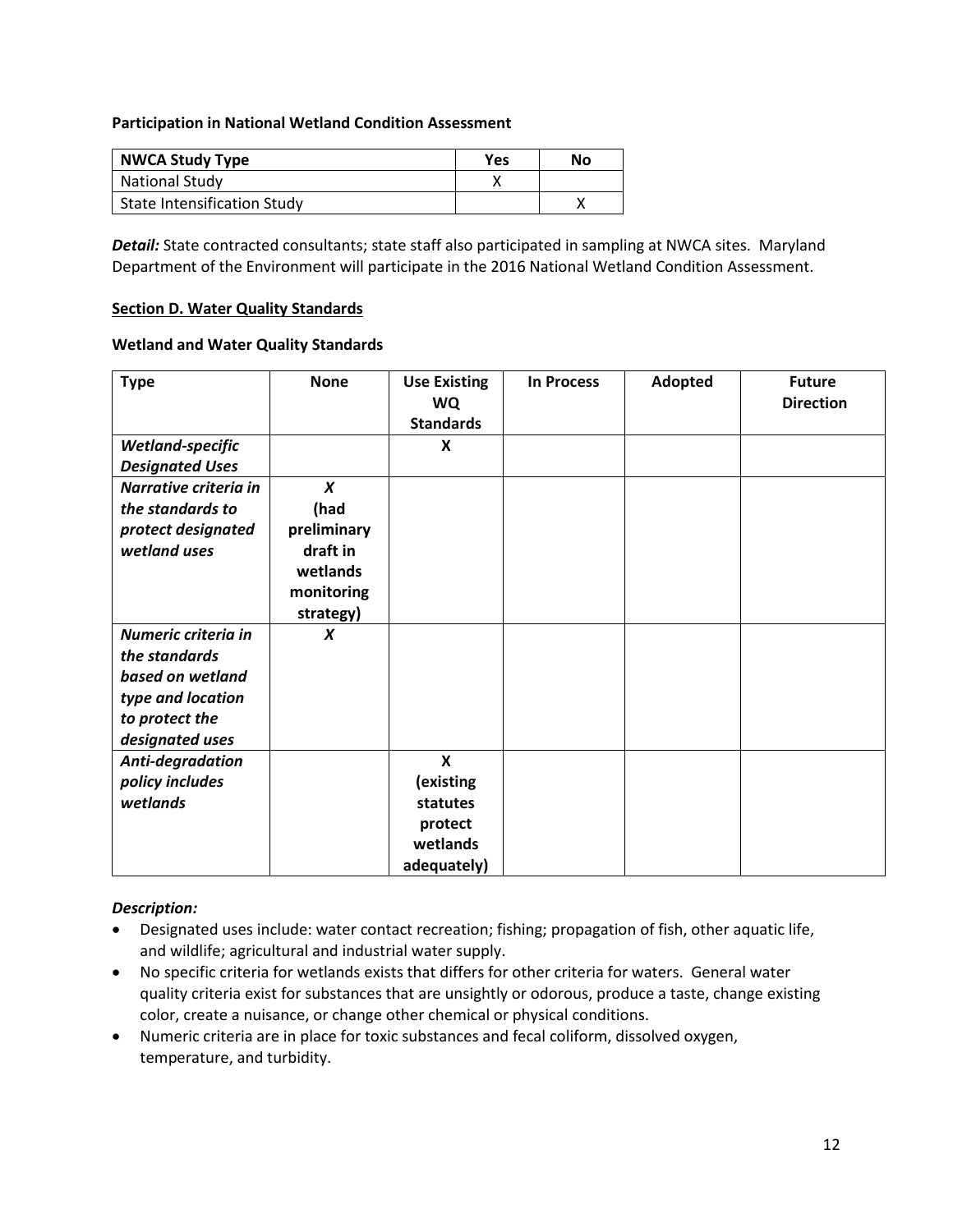• The state has no anti-degradation policy for wetlands as distinct from other waters. However, there is enough in statute already to protect wetlands adequately. Note: Fishable, swimmable do not apply appropriately to wetlands.

### <span id="page-12-0"></span>**Section E. Voluntary Wetland Restoration**

The state does not have a designated, single formal volunteer wetland restoration program. However, numerous State, federal, and private funding programs exist to restore wetlands.

# **Types of Wetland Restoration Work Funded by the State:**

| <b>Type of Work</b>             | <b>YES</b> | <b>NO</b> | <b>Description</b>                                                        |
|---------------------------------|------------|-----------|---------------------------------------------------------------------------|
| Fund Wetland Restoration (may   |            |           |                                                                           |
| include easement agreements)    | χ          |           |                                                                           |
| <b>Private Land Restoration</b> | χ          |           |                                                                           |
| <b>Public Land Restoration</b>  | χ          |           |                                                                           |
| <b>Technical Assistance</b>     | χ          |           |                                                                           |
| Tax Incentives                  | χ          |           |                                                                           |
| Other                           | x          |           | A reduction of property taxes may result from a                           |
|                                 |            |           | re-assessment of land due to the existence of a<br>conservation easement. |
|                                 |            |           |                                                                           |

*Description:*The state does not have a designated, single formal volunteer wetland restoration program. However, numerous State, federal, and private funding programs exist to restore wetlands.

### **Voluntary Wetland Restoration Program Components**

| <b>Wetland Restoration Efforts</b> | Nothing in | <b>Planning</b> | <b>In Progress</b> | Mature/             |
|------------------------------------|------------|-----------------|--------------------|---------------------|
|                                    | the Works  |                 |                    | Complete            |
| Program has a set of restoration   |            |                 |                    | X Not               |
| goals                              |            |                 |                    | calculated by       |
|                                    |            |                 |                    | Program, but        |
|                                    |            |                 |                    | complete for        |
|                                    |            |                 |                    | wetlands as         |
|                                    |            |                 |                    | <b>BMP for WIPs</b> |
|                                    |            |                 |                    | required for        |
|                                    |            |                 |                    | Chesapeake          |
|                                    |            |                 |                    | <b>Bay TMDL</b>     |
| Coordinate with relevant           |            |                 |                    | X                   |
| agencies that outline              |            |                 |                    | (Involves a         |
| restoration/protection goals and   |            |                 |                    | number of key       |
| strategies and timeframes          |            |                 |                    | players)            |
| Developed multi-agency body to     |            |                 | Informal           |                     |
| coordinate restoration/            |            |                 | coordination       |                     |
| protection efforts                 |            |                 |                    |                     |
| Set restoration goals based on     |            |                 |                    | X See above         |
| agency objectives and available    |            |                 |                    | for TMDL            |
| information                        |            |                 |                    |                     |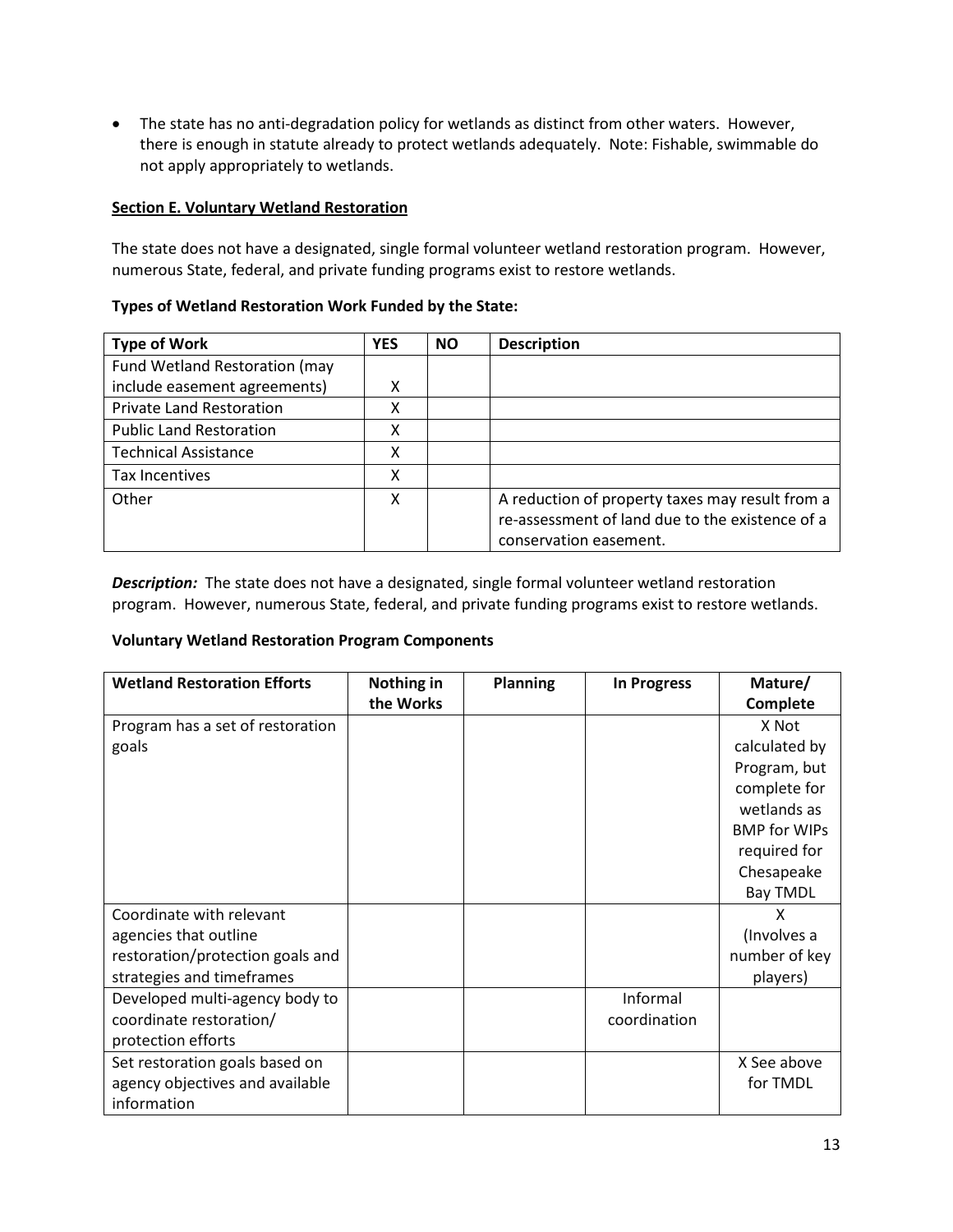### **Goals for Restoration Projects\***

| Goal                                    | <b>Yes</b> | No  | <b>Description</b>    |
|-----------------------------------------|------------|-----|-----------------------|
| No Net Loss                             | X          |     | Applies to regulatory |
|                                         |            |     | program               |
| Reverse Loss/Net Gain                   | X          |     | Net gain applies to   |
|                                         |            |     | voluntary restoration |
| Nonpoint Source Pollution (NPS)/WQ      | X          |     |                       |
| <b>Total Maximum Daily Load (TMDLs)</b> | χ          |     |                       |
| Habitat                                 | x          |     |                       |
| <b>Coastal Protection</b>               | x          |     |                       |
| <b>Floodwater Retention</b>             | X          |     |                       |
| Groundwater                             |            | U/K |                       |
| Other (please describe)                 |            | U/K |                       |

### **Landowner Guides and Handbooks to Assist with Voluntary Wetland Restoration Efforts**

Maryland has produced guides in the past, but they are now out-of-date. There is some guidance in the state's Wetland Conservation Plan.

### <span id="page-13-0"></span>**Section F. Innovative and/or Highly Effective Education and Outreach**

### **Pre-application meeting process and tracking:**

**http://www.mde.state.md.us/programs/Water/WetlandsandWaterways/Pages/PreApplicationIntroduction.aspx**

# **Section G. Climate Change and Wetlands**

Maryland actively works on climate change issues and has a state climate adaptation plan. There are provisions in the state's plan for a variety of wetland-related adaptation efforts, including consideration of tidal wetland migration mapping and plans for land acquisition. For more information: <http://climatechange.maryland.gov/>

### <span id="page-13-1"></span>**Section H. Integration**

| Entity/Program Area                     | Yes/No     | Description of the Connection                      |
|-----------------------------------------|------------|----------------------------------------------------|
| NPDES/Stormwater                        |            | Coordination with stormwater is mostly related to  |
|                                         |            | stream restoration; but have a shared interest in  |
|                                         |            | not damaging resources; physically located down    |
|                                         |            | the hall from each other; share review' draft      |
|                                         |            | documents and policies of mutual interest          |
| 303(d)                                  | <b>NO</b>  | Only if there is an associated wetland restoration |
|                                         |            | effort                                             |
| 305(b) reporting on wetlands            | <b>YES</b> | Include some updates on programmatic and vernal    |
|                                         |            | pools work                                         |
| <b>Total Maximum Daily Load (TMDLs)</b> | <b>YES</b> | Restoration is listed in BMPs for TMDLs            |
| <b>Climate Change/ Resiliency</b>       | <b>YES</b> | Wetlands are included by multiple agencies in      |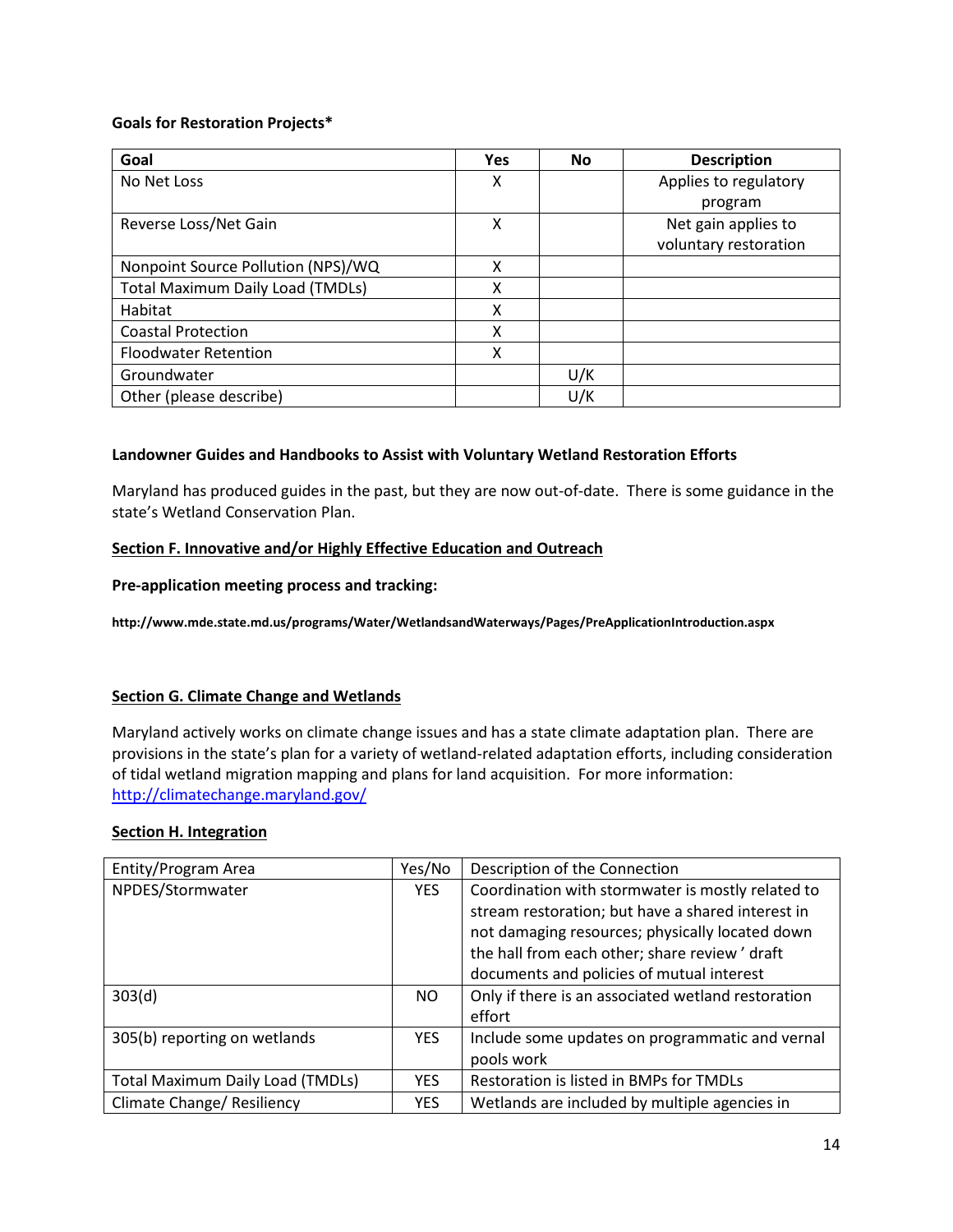|                                 |            | climate change planning efforts                   |
|---------------------------------|------------|---------------------------------------------------|
| Land Use / Watershed planning   | <b>YES</b> | Sometimes                                         |
| Flood/Hazard Mitigation         | <b>YES</b> | Division is part of Wetlands and Waterways        |
|                                 |            | Program                                           |
| Coastal Work                    | <b>YES</b> | Attempting to resolve inconsistencies             |
| <b>Wildlife Action Plan</b>     | <b>YES</b> | Wetlands are identified as important habita types |
|                                 |            | in the plan.                                      |
| Statewide Comprehensive Outdoor | U/K        | No efforts that are coordinated with the wetland  |
| <b>Recreation Plan (SCORP)</b>  |            | program                                           |
| Other: Comprehensive Water and  | <b>YES</b> | Proposed plans come to state and are checked for  |
| Sewer Plans                     |            | consistency with wetland work; comments           |
|                                 |            | provided regarding potential regulatory issues    |

# **State Wetland Program Development Continuum**

| <b>Continuum Stage</b>              |      | <b>Core Element</b><br>1: Regulation | <b>Core Element</b><br>2: Monitoring | <b>Core Element 3:</b><br><b>Wetland Water</b> | <b>Core Element</b><br>4: |
|-------------------------------------|------|--------------------------------------|--------------------------------------|------------------------------------------------|---------------------------|
|                                     |      |                                      | & Assessment                         | Quality                                        | <b>Voluntary</b>          |
|                                     |      |                                      |                                      | <b>Standards</b>                               | Restoration               |
| <b>Mature Stage</b>                 | High | $\boldsymbol{x}$                     | X                                    |                                                | $x^*$                     |
|                                     |      |                                      | (mitigation                          |                                                | (State is                 |
|                                     |      |                                      | <b>M&amp;A)</b>                      |                                                | actively                  |
|                                     |      |                                      |                                      |                                                | engaged, but              |
|                                     |      |                                      |                                      |                                                | no single                 |
|                                     |      |                                      |                                      |                                                | formal                    |
|                                     |      |                                      |                                      |                                                | program)                  |
|                                     |      |                                      | X                                    |                                                |                           |
| <b>Initial Implementation Stage</b> |      |                                      | (Voluntary                           |                                                |                           |
|                                     |      |                                      | Restoration                          |                                                |                           |
|                                     |      |                                      | <b>M&amp;A</b>                       |                                                |                           |
|                                     |      |                                      |                                      |                                                |                           |
| <b>Development Stage</b>            |      |                                      |                                      | X                                              |                           |
|                                     |      |                                      |                                      | (Have drafts but                               |                           |
| <b>Early Stage</b>                  | Low  |                                      |                                      | not moved to                                   |                           |
|                                     |      |                                      |                                      | implementation)                                |                           |

**\*Note:** The State of Maryland is actively engaged in voluntary restoration and it is part of the state's TMDL Program, but not a statewide formal program nor based on statewide program plan. Maryland may develop pooled funding, monitoring and reporting for joint priority areas in the future.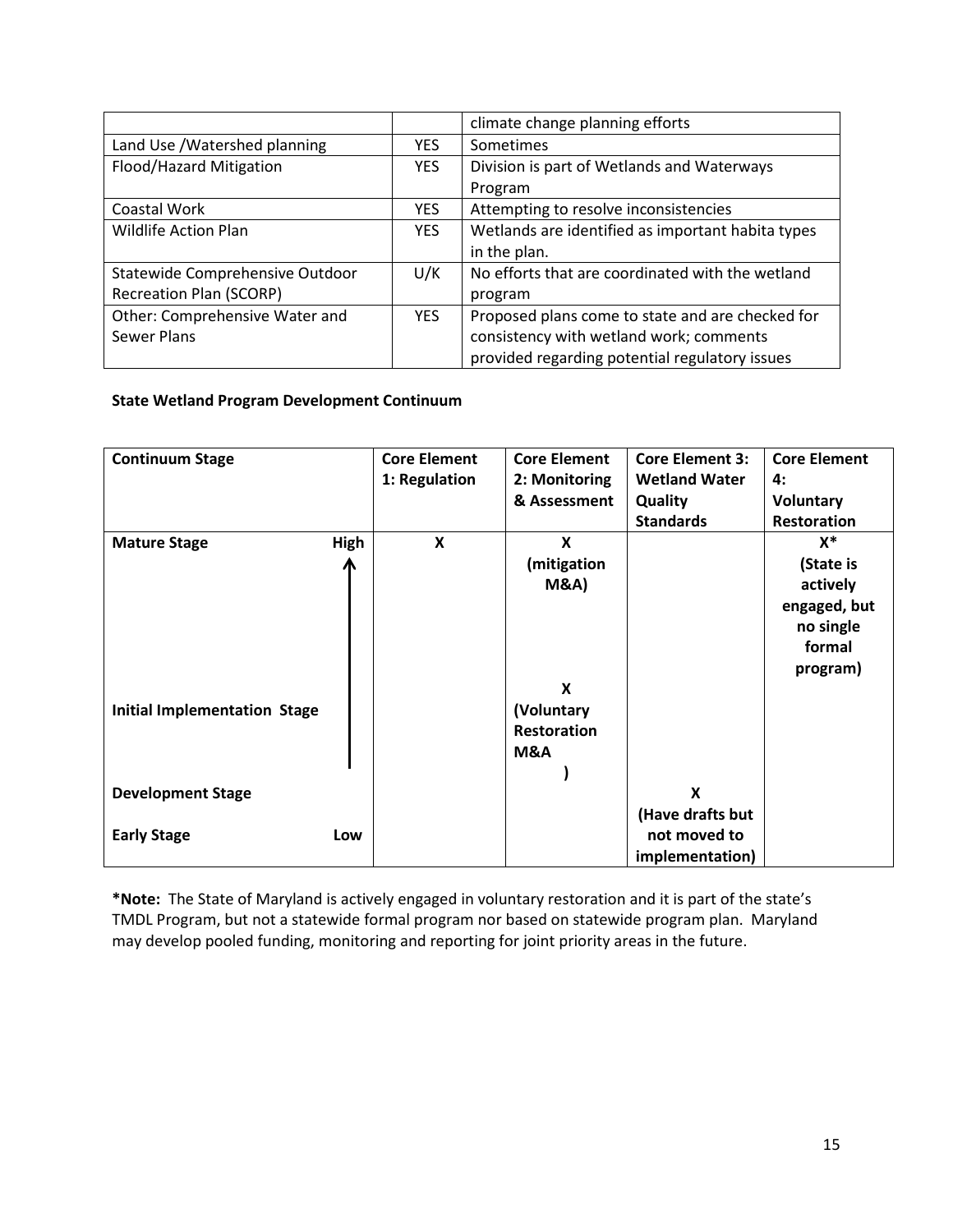### **State Wetland Program Contact and Other Relevant Contacts**

Denise Clearwater Nontidal Wetlands and Waterways Division Wetlands and Waterways Program Maryland Department of the Environment 1800 Washington Boulevard Baltimore, MD 21230 (410) 537-3781 [denise.clearwater@maryland.gov](mailto:denise.clearwater@maryland.gov)

### **Section J. Useful Websites**

#### **State Government Programs**

- 1. The Department of the Environment
	- a) Wetlands and Waterways Program [http://www.mde.state.md.us/programs/Water/WetlandsandWaterways/Pages/Progra](http://www.mde.state.md.us/programs/Water/WetlandsandWaterways/Pages/Programs/WaterPrograms/wetlands_waterways/index.aspx) [ms/WaterPrograms/wetlands\\_waterways/index.aspx](http://www.mde.state.md.us/programs/Water/WetlandsandWaterways/Pages/Programs/WaterPrograms/wetlands_waterways/index.aspx)
		- i. The Maryland State Wetland Conservation Plan [http://www.mde.state.md.us/programs/Water/WetlandsandWaterways/MDW](http://www.mde.state.md.us/programs/Water/WetlandsandWaterways/MDWetlandConservationPlan/Pages/Programs/WaterPrograms/Wetlands_Waterways/wetland_conservation/index.aspx) [etlandConservationPlan/Pages/Programs/WaterPrograms/Wetlands\\_Waterway](http://www.mde.state.md.us/programs/Water/WetlandsandWaterways/MDWetlandConservationPlan/Pages/Programs/WaterPrograms/Wetlands_Waterways/wetland_conservation/index.aspx) [s/wetland\\_conservation/index.aspx](http://www.mde.state.md.us/programs/Water/WetlandsandWaterways/MDWetlandConservationPlan/Pages/Programs/WaterPrograms/Wetlands_Waterways/wetland_conservation/index.aspx)
		- ii. Maryland's Wetland Restoration Initiative [http://www.mde.state.md.us/programs/Water/WetlandsandWaterways/About](http://www.mde.state.md.us/programs/Water/WetlandsandWaterways/AboutWetlands/Pages/programs/waterprograms/wetlands_waterways/about_wetlands/restoration.aspx) [Wetlands/Pages/programs/waterprograms/wetlands\\_waterways/about\\_wetlan](http://www.mde.state.md.us/programs/Water/WetlandsandWaterways/AboutWetlands/Pages/programs/waterprograms/wetlands_waterways/about_wetlands/restoration.aspx) [ds/restoration.aspx](http://www.mde.state.md.us/programs/Water/WetlandsandWaterways/AboutWetlands/Pages/programs/waterprograms/wetlands_waterways/about_wetlands/restoration.aspx)
		- iii. Mitigation [http://www.mde.state.md.us/programs/Water/WetlandsandWaterways/Regul](http://www.mde.state.md.us/programs/Water/WetlandsandWaterways/Regulations/Pages/Programs/WaterPrograms/Wetlands_Waterways/regulations/mitigation.aspx) [ations/Pages/Programs/WaterPrograms/Wetlands\\_Waterways/regulations/miti](http://www.mde.state.md.us/programs/Water/WetlandsandWaterways/Regulations/Pages/Programs/WaterPrograms/Wetlands_Waterways/regulations/mitigation.aspx) [gation.aspx](http://www.mde.state.md.us/programs/Water/WetlandsandWaterways/Regulations/Pages/Programs/WaterPrograms/Wetlands_Waterways/regulations/mitigation.aspx)
	- a) Stormwater Management Program [http://www.mde.state.md.us/programs/Water/StormwaterManagementProgram/Sedi](http://www.mde.state.md.us/programs/Water/StormwaterManagementProgram/SedimentandStormwaterHome/Pages/Programs/WaterPrograms/SedimentandStormwater/home/index.aspx) [mentandStormwaterHome/Pages/Programs/WaterPrograms/SedimentandStormwater/](http://www.mde.state.md.us/programs/Water/StormwaterManagementProgram/SedimentandStormwaterHome/Pages/Programs/WaterPrograms/SedimentandStormwater/home/index.aspx) [home/index.aspx](http://www.mde.state.md.us/programs/Water/StormwaterManagementProgram/SedimentandStormwaterHome/Pages/Programs/WaterPrograms/SedimentandStormwater/home/index.aspx)
		- i. Erosion & Sediment Control [http://www.mde.state.md.us/programs/Water/StormwaterManagementProgram/S](http://www.mde.state.md.us/programs/Water/StormwaterManagementProgram/SoilErosionandSedimentControl/Pages/Programs/WaterPrograms/SedimentandStormwater/erosionsedimentcontrol/index.aspx) [oilErosionandSedimentControl/Pages/Programs/WaterPrograms/SedimentandStor](http://www.mde.state.md.us/programs/Water/StormwaterManagementProgram/SoilErosionandSedimentControl/Pages/Programs/WaterPrograms/SedimentandStormwater/erosionsedimentcontrol/index.aspx) [mwater/erosionsedimentcontrol/index.aspx](http://www.mde.state.md.us/programs/Water/StormwaterManagementProgram/SoilErosionandSedimentControl/Pages/Programs/WaterPrograms/SedimentandStormwater/erosionsedimentcontrol/index.aspx)
	- b) Bay Restoration Fund <http://www.mde.state.md.us/programs/Water/BayRestorationFund/Pages/index.aspx>
	- c) Chesapeake Bay TMDL